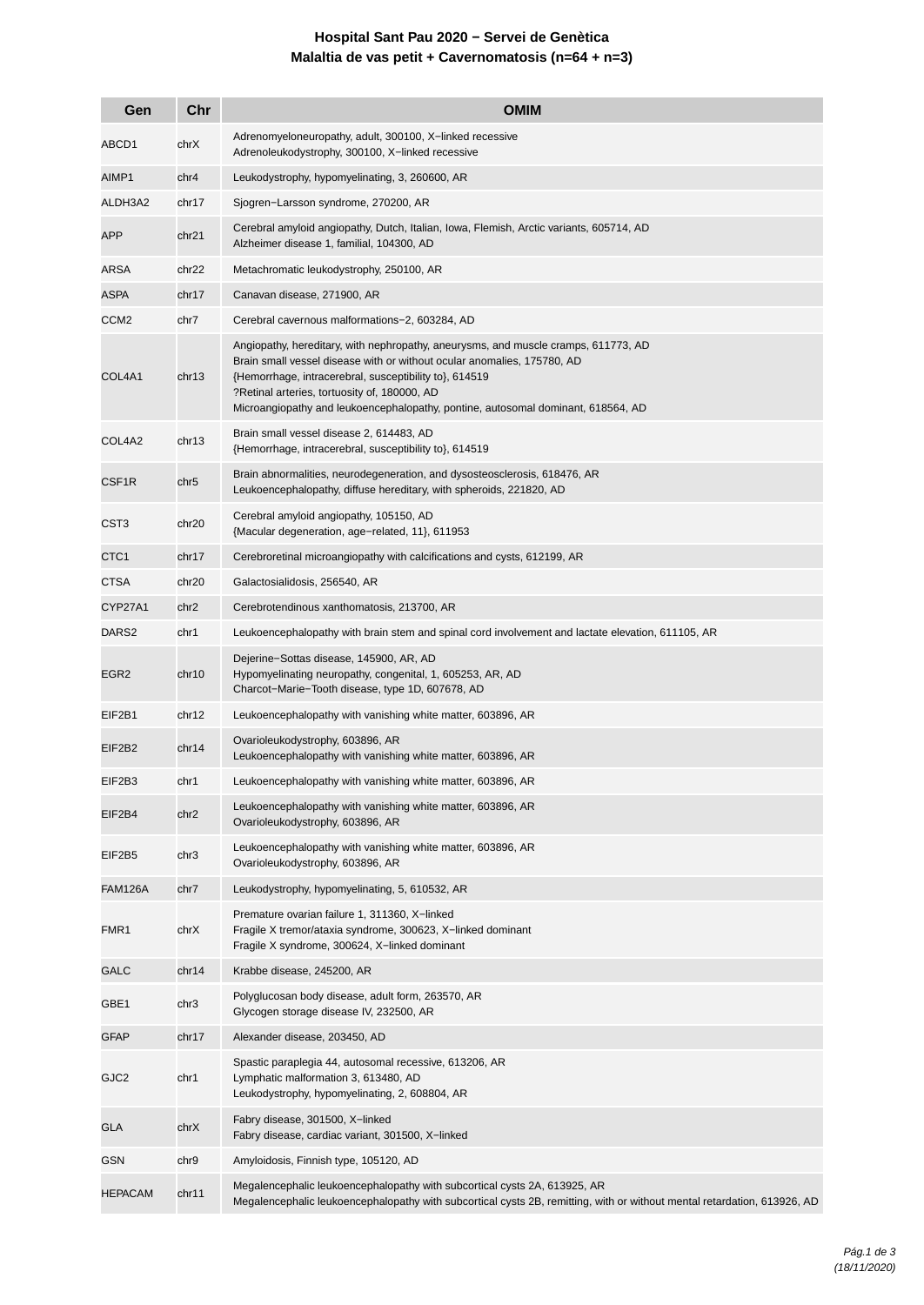## **Hospital Sant Pau 2020 − Servei de Genètica Malaltia de vas petit + Cavernomatosis (n=64 + n=3)**

| HSPD1              | chr2              | Spastic paraplegia 13, autosomal dominant, 605280, AD<br>Leukodystrophy, hypomyelinating, 4, 612233, AR                                                                                                                                                                                                                                                                     |
|--------------------|-------------------|-----------------------------------------------------------------------------------------------------------------------------------------------------------------------------------------------------------------------------------------------------------------------------------------------------------------------------------------------------------------------------|
| HTRA1              | chr10             | {Macular degeneration, age-related, neovascular type}, 610149<br>{Macular degeneration, age-related, 7}, 610149<br>Cerebral arteriopathy, autosomal dominant, with subcortical infarcts and leukoencephalopathy, type 2, 616779, AD<br>CARASIL syndrome, 600142, AR                                                                                                         |
| ITM2B              | chr13             | Dementia, familial British, 176500, AD<br>?Retinal dystrophy with inner retinal dysfunction and ganglion cell abnormalities, 616079, AD<br>Dementia, familial Danish, 117300, AD                                                                                                                                                                                            |
| KRIT <sub>1</sub>  | chr7              | Cavernous malformations of CNS and retina, 116860, AD<br>Cerebral cavernous malformations-1, 116860, AD<br>Hyperkeratotic cutaneous capillary–venous malformations associated with cerebral capillary malformations, 116860, AD                                                                                                                                             |
| LAMB1              | chr7              | Lissencephaly 5, 615191, AR                                                                                                                                                                                                                                                                                                                                                 |
| LMNB1              | chr5              | Leukodystrophy, adult–onset, autosomal dominant, 169500, AD                                                                                                                                                                                                                                                                                                                 |
| MLC1               | chr <sub>22</sub> | Megalencephalic leukoencephalopathy with subcortical cysts, 604004, AR                                                                                                                                                                                                                                                                                                      |
| MPZ                | chr1              | Charcot-Marie-Tooth disease, type 2J, 607736, AD<br>Charcot-Marie-Tooth disease, type 1B, 118200, AD<br>Dejerine-Sottas disease, 145900, AR, AD<br>Hypomyelinating neuropathy, congenital, 2, 618184, AD<br>Charcot-Marie-Tooth disease, dominant intermediate D, 607791, AD<br>Roussy-Levy syndrome, 180800, AD<br>Charcot-Marie-Tooth disease, type 2I, 607677, AD        |
| <b>MTHFR</b>       | chr1              | {Vascular disease, susceptibility to}<br>{Schizophrenia, susceptibility to}, 181500, AD<br>Homocystinuria due to MTHFR deficiency, 236250, AR<br>{Neural tube defects, susceptibility to}, 601634, AR<br>{Thromboembolism, susceptibility to}, 188050, AD                                                                                                                   |
| NOTCH <sub>3</sub> | chr19             | ?Myofibromatosis, infantile 2, 615293, AD<br>Cerebral arteriopathy with subcortical infarcts and leukoencephalopathy 1, 125310, AD<br>Lateral meningocele syndrome, 130720, AD                                                                                                                                                                                              |
| PDCD <sub>10</sub> | chr3              | Cerebral cavernous malformations 3, 603285                                                                                                                                                                                                                                                                                                                                  |
| PLP1               | chrX              | Pelizaeus-Merzbacher disease, 312080, X-linked recessive<br>Spastic paraplegia 2, X-linked, 312920, X-linked recessive                                                                                                                                                                                                                                                      |
| <b>POLG</b>        | chr15             | Progressive external ophthalmoplegia, autosomal dominant 1, 157640, AD<br>Mitochondrial DNA depletion syndrome 4B (MNGIE type), 613662, AR<br>Mitochondrial recessive ataxia syndrome (includes SANDO and SCAE), 607459, AR<br>Mitochondrial DNA depletion syndrome 4A (Alpers type), 203700, AR<br>Progressive external ophthalmoplegia, autosomal recessive 1, 258450, AR |
| POLR3A             | chr10             | Leukodystrophy, hypomyelinating, 7, with or without oligodontia and/or hypogonadotropic hypogonadism, 607694, AR<br>Wiedemann-Rautenstrauch syndrome, 264090, AR                                                                                                                                                                                                            |
| POLR3B             | chr12             | Leukodystrophy, hypomyelinating, 8, with or without oligodontia and/or hypogonadotropic hypogonadism, 614381, AR                                                                                                                                                                                                                                                            |
| <b>PROC</b>        | chr2              | Thrombophilia due to protein C deficiency, autosomal dominant, 176860, AD<br>Thrombophilia due to protein C deficiency, autosomal recessive, 612304, AR                                                                                                                                                                                                                     |
| PROS <sub>1</sub>  | chr3              | Thrombophilia due to protein S deficiency, autosomal recessive, 614514, AR<br>Thrombophilia due to protein S deficiency, autosomal dominant, 612336, AD                                                                                                                                                                                                                     |
| <b>PSAP</b>        | chr10             | Gaucher disease, atypical, 610539<br>Krabbe disease, atypical, 611722, AR<br>Combined SAP deficiency, 611721, AR<br>Metachromatic leukodystrophy due to SAP-b deficiency, 249900, AR                                                                                                                                                                                        |
| PSEN <sub>1</sub>  | chr14             | Alzheimer disease, type 3, with spastic paraparesis and unusual plaques, 607822, AD<br>Alzheimer disease, type 3, with spastic paraparesis and apraxia, 607822, AD<br>?Acne inversa, familial, 3, 613737, AD<br>Alzheimer disease, type 3, 607822, AD<br>Dementia, frontotemporal, 600274, AD<br>Pick disease, 172700, AD<br>Cardiomyopathy, dilated, 1U, 613694, AD        |
| PSEN <sub>2</sub>  | chr1              | Alzheimer disease-4, 606889, AD<br>Cardiomyopathy, dilated, 1V, 613697, AD                                                                                                                                                                                                                                                                                                  |
| RNASEH2A           | chr19             | Aicardi-Goutieres syndrome 4, 610333, AR                                                                                                                                                                                                                                                                                                                                    |